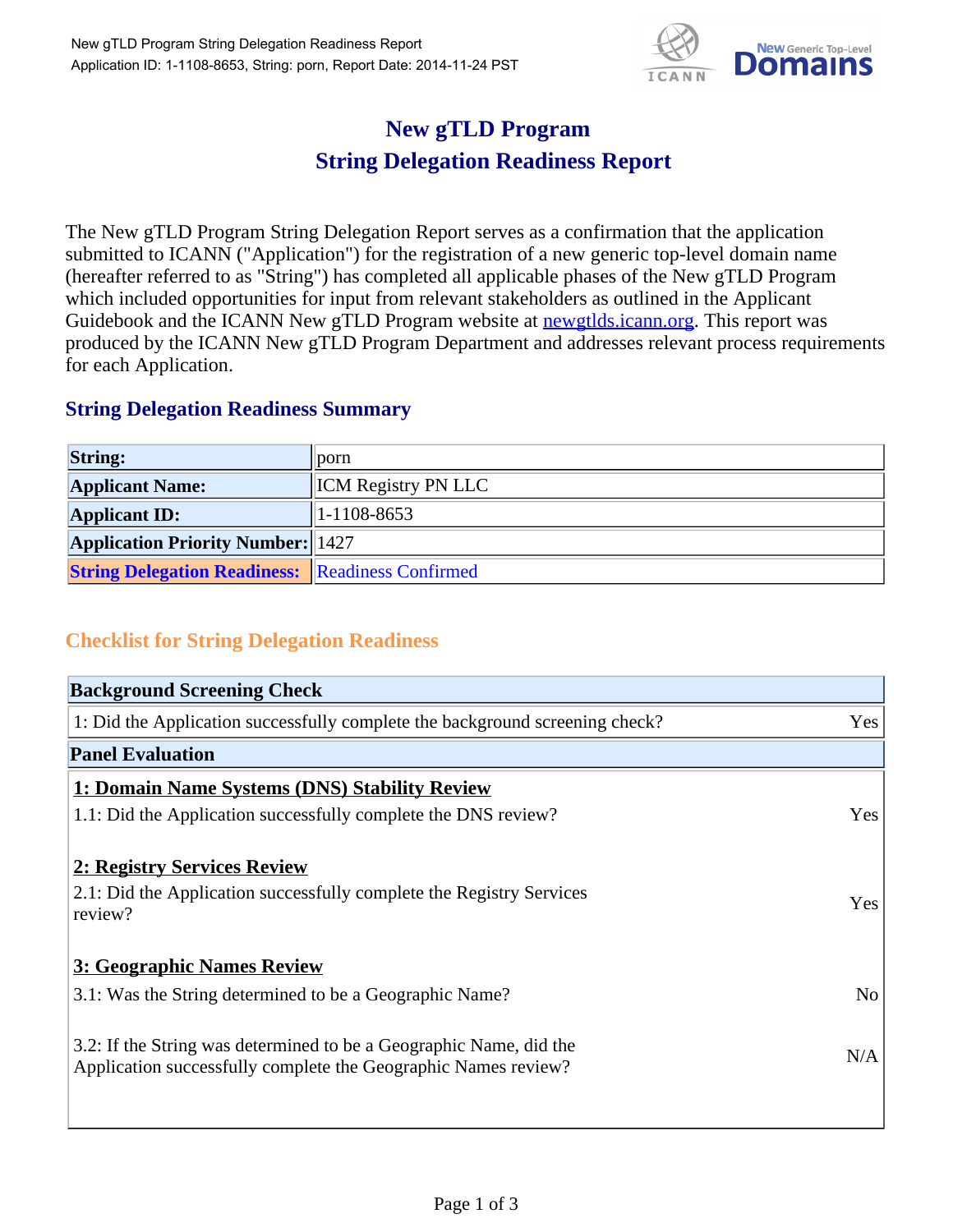

| <b>4: Financial Review</b><br>$\vert$ 4.1: Did the Application successfully complete the Financial Capability<br>review?                                                                                                                                                                                                                                     | <b>Yes</b> |
|--------------------------------------------------------------------------------------------------------------------------------------------------------------------------------------------------------------------------------------------------------------------------------------------------------------------------------------------------------------|------------|
| <b>5: Technical Review</b><br>5.1: Did the Application successfully complete the Technical and<br><b>Operation Capability review?</b>                                                                                                                                                                                                                        | <b>Yes</b> |
| <b>6: String Similarity Review</b><br>$\vert$ 6.1: Was the Application determined to not be confusingly similar to other<br>applied for strings, including through String Confusion Objections?                                                                                                                                                              | Yes        |
| 6.2: If the Application was determined to be confusingly similar to other<br>applied for strings, including through String Confusion Objections, did the<br>Application prevail in the string contention resolution process (CPE,<br>Auction, and/or Self-Resolution of String Contention via<br>withdrawal/termination of all other members in contention)? | N/A        |

| <b>Public Comment Period</b>                                                                                                                                                                   |                |
|------------------------------------------------------------------------------------------------------------------------------------------------------------------------------------------------|----------------|
| 1: Was the public provided an opportunity to submit comments on the Application?                                                                                                               | Yes            |
| 2: Were comments for the Application considered by evaluation panels?                                                                                                                          | Yes            |
| <b>Objection Process</b>                                                                                                                                                                       |                |
| 1: Were objections filed against the Application?                                                                                                                                              | N <sub>0</sub> |
| 2: If objections were filed against the Application, did Applicant prevail in the dispute<br>resolution proceedings for all Legal Rights, Limited Public Interest and Community<br>Objections? | N/A            |
| Governmental Advisory Committee (GAC) Advice                                                                                                                                                   |                |
| 1: Did the GAC have an opportunity to provide advice for the Application?                                                                                                                      | Yes            |
| 2: Did the GAC provide consensus GAC advice that the String should not be approved by<br>the ICANN Board?                                                                                      | N <sub>o</sub> |
| 3: If the GAC provided consensus GAC advice to the ICANN Board, did the ICANN Board<br>(or New gTLD Program Committee) accept the GAC advice?                                                  | N/A            |
| <b>Accountability Mechanisms</b>                                                                                                                                                               |                |
| 1: Was the Application the subject of a complaint or review through one of ICANN's<br>accountability mechanisms (Reconsideration or Independent Review)?                                       | N <sub>0</sub> |
| 1.1: If yes, did the BGC, ICANN Board or New gTLD Program Committee determine that<br>the Application should not proceed to contracting?                                                       | N/A            |